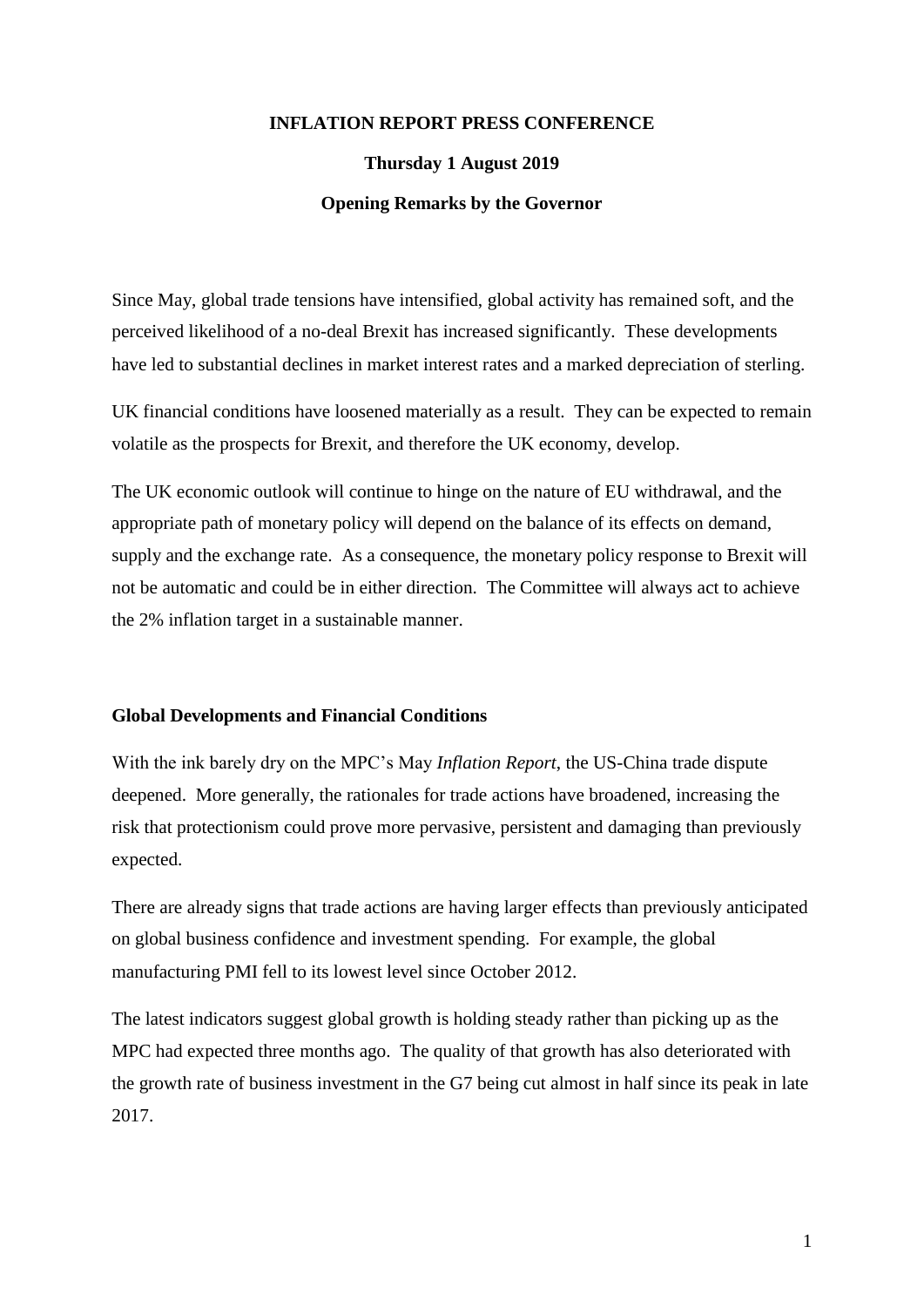Global price pressures remain subdued, with headline and core inflation below target in all major advanced economies.

In response to the softer outlooks for global demand and inflation, the expected paths of policy interest rates in advanced economies have shifted sharply lower, most notably in the US, where the FOMC cut rates by 25 basis points yesterday.

Expectations of easier monetary policy are supporting global financial conditions. US 10 year yields are near two-year lows, 10-year gilt yields are their lowest in three years, and German 10-year bund yields are their lowest ever. Around \$14 trillion of global investmentgrade debt is now trading at negative yields.

In the MPC's latest projections, these more accommodative financial conditions offset the drag from trade headwinds, although global growth is now expected to return to potential rates more slowly than in May.

UK financial conditions have also loosened since May, in response to both global developments and the growing weight financial market participants are placing on the possibility of No Deal. Sterling is now 6% lower than at the time of the May *Report*, UKfocused equity prices have fallen about 5%, and gilt yields have dropped by half a percentage point. The market yield curve underlying the MPC's latest projection falls to 0.5% over the coming year, and ends the forecast period at 0.6%, around 40 basis points lower than in the May 2019 Report.

# **The UK Outlook**

As well as their impact on financial markets, Brexit developments are making UK GDP growth more volatile than usual owing to stock building and plant shutdowns.

Looking through these temporary factors, the underlying pace of growth has slowed to below-potential rates as a result of weaker global demand and more entrenched uncertainty about Brexit amongst UK companies.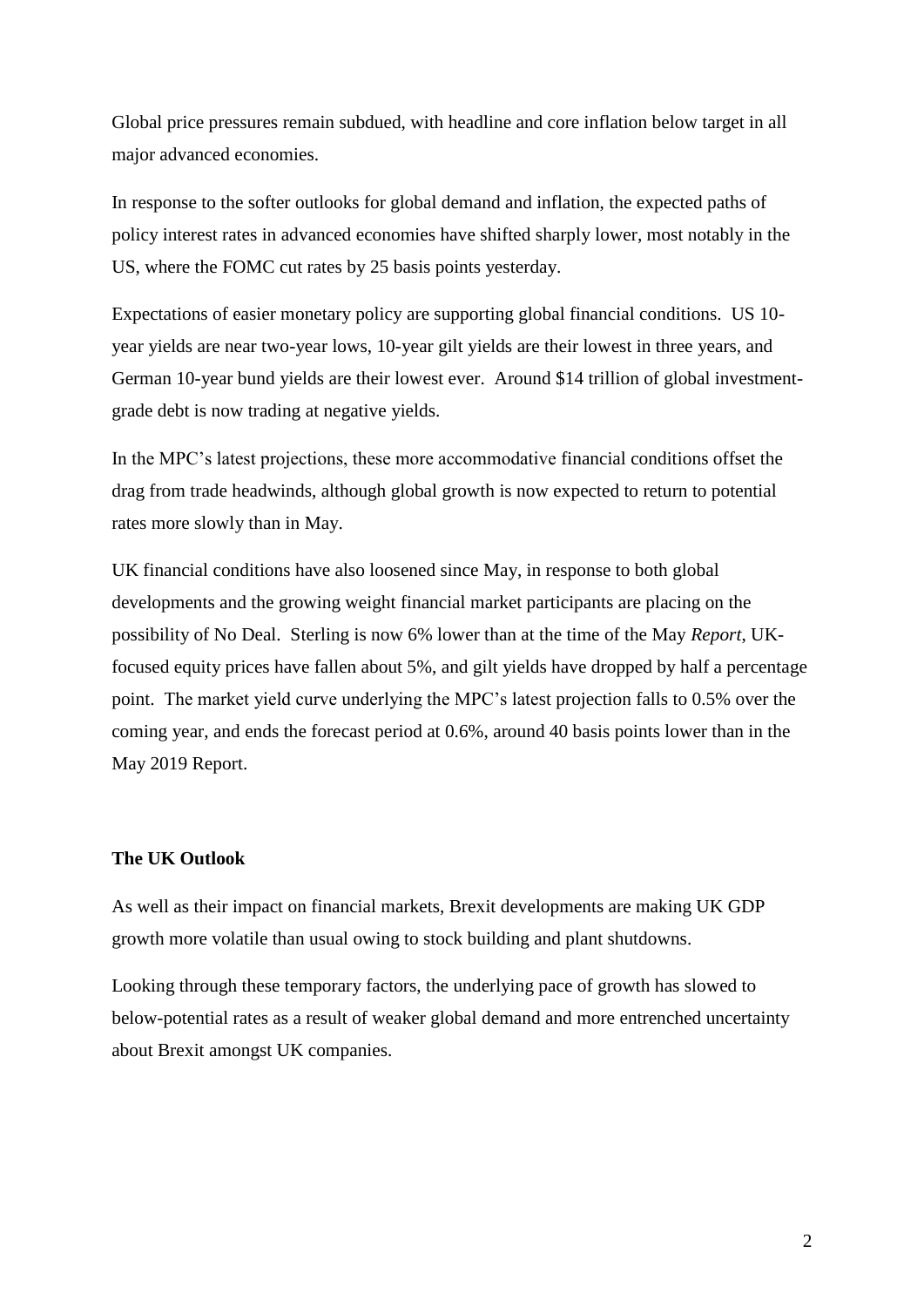Only one in six respondents to the Decision Maker Panel<sup>1</sup> now expect the future relationship with the EU to be resolved this year, down from almost one half in January. One third of our Agents' business contacts report being more uncertain about the economic outlook now than they were ahead of the extension of Article 50 in April, while only one in ten have become more certain.

This has already led to marked weakness in UK business investment since the referendum. Investment intentions point to further contractions in Q2 and Q3, and the MPC now expects business investment to pick up more slowly over the next year.

By contrast, the labour market remains tight, with employment at record highs and unemployment at a 44-year low, and pay growth has strengthened as a result.

Supported by the resilient labour market, households' confidence in their personal financial situations is holding up, with spending rising broadly in line with real incomes.

To be clear, households are acting prudently. This is no debt-fuelled consumption boom, and their concerns about the general economic situation continue to restrain housing market activity.

Overall, the MPC expects underlying UK GDP growth to remain subdued over the coming year, with Brexit-related uncertainties and the softer external environment weighing on spending. As a consequence, a margin of excess supply persists over the next year.

UK inflation is currently bang on our 2% target. Domestic inflationary pressures have strengthened as wage growth has picked up, with growth in unit labour costs currently around target-consistent rates, though core services inflation remains somewhat subdued.

Headline inflation will probably dip around half a percentage point below target in coming months owing to cuts to energy bills, but core inflation should remain relatively stable at rates only a little below 2%.

-

 $<sup>1</sup>$  A survey of over 8,000 companies.</sup>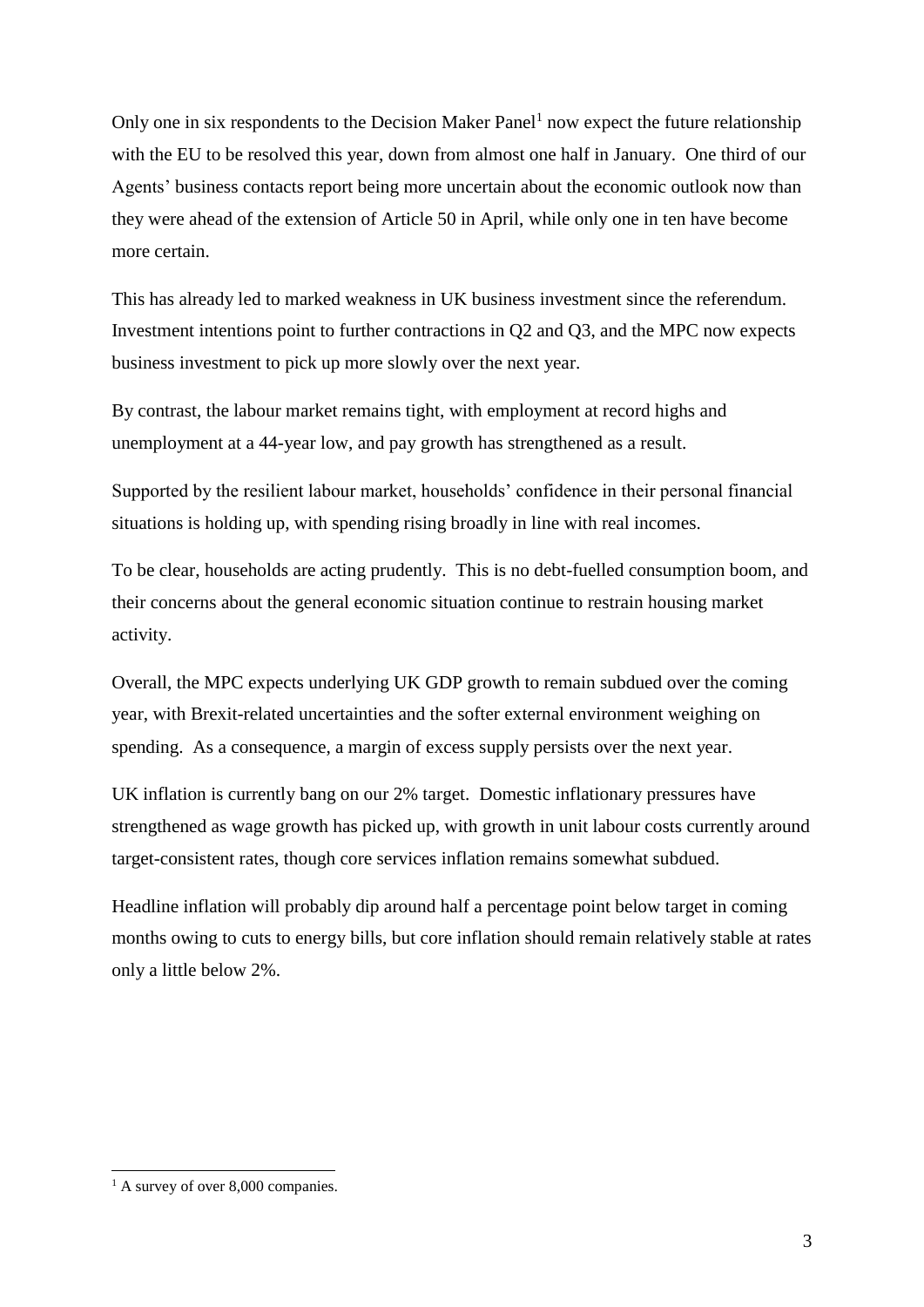# **The Paths Ahead**

Increasing uncertainty about the outlook suggest that the UK economy could follow a wide range of paths over the coming years depending most importantly on the nature of EU withdrawal.

Consider, as financial markets increasingly have, the prospects for No Deal.

The Bank has been working since the referendum to ensure that the financial system is ready for Brexit, whatever form it takes.

- In order to continue to serve their customers whatever happens, UK banks are now both exceptionally well capitalised and highly liquid.
- Our contingency planning with domestic and EU authorities is mitigating possible risks to disruption of cross-border financial services.
- And most fundamentally, our institutional framework is robust: the Bank has clear objectives, operational independence, all the necessary tools and the needed resolve to deliver our monetary and financial stability remits.

But financial stability is not the same as market stability. In the event of a No Deal, No Transition Brexit, sterling would likely fall, the risk premiums on UK assets would rise, and volatility would spike higher.

Similarly, preparations by government and businesses for No Deal are vital to reduce the potentially damaging transition costs to a WTO relationship, but they cannot eliminate the fundamental economic adjustments to a new trading relationship that a No Deal Brexit would entail.

In the event of No Deal, it is probable that CPI inflation would rise and GDP growth would slow. For example, our Agents' survey finds that most companies now report that they're largely ready for No Deal. However, just under a fifth described themselves as "fully ready", while three quarters of respondents said that they were "as ready as they can be." And despite greater preparedness, businesses still expect their output, employment and investment to fall by around 1 to 3% over the next year in the event of No Deal.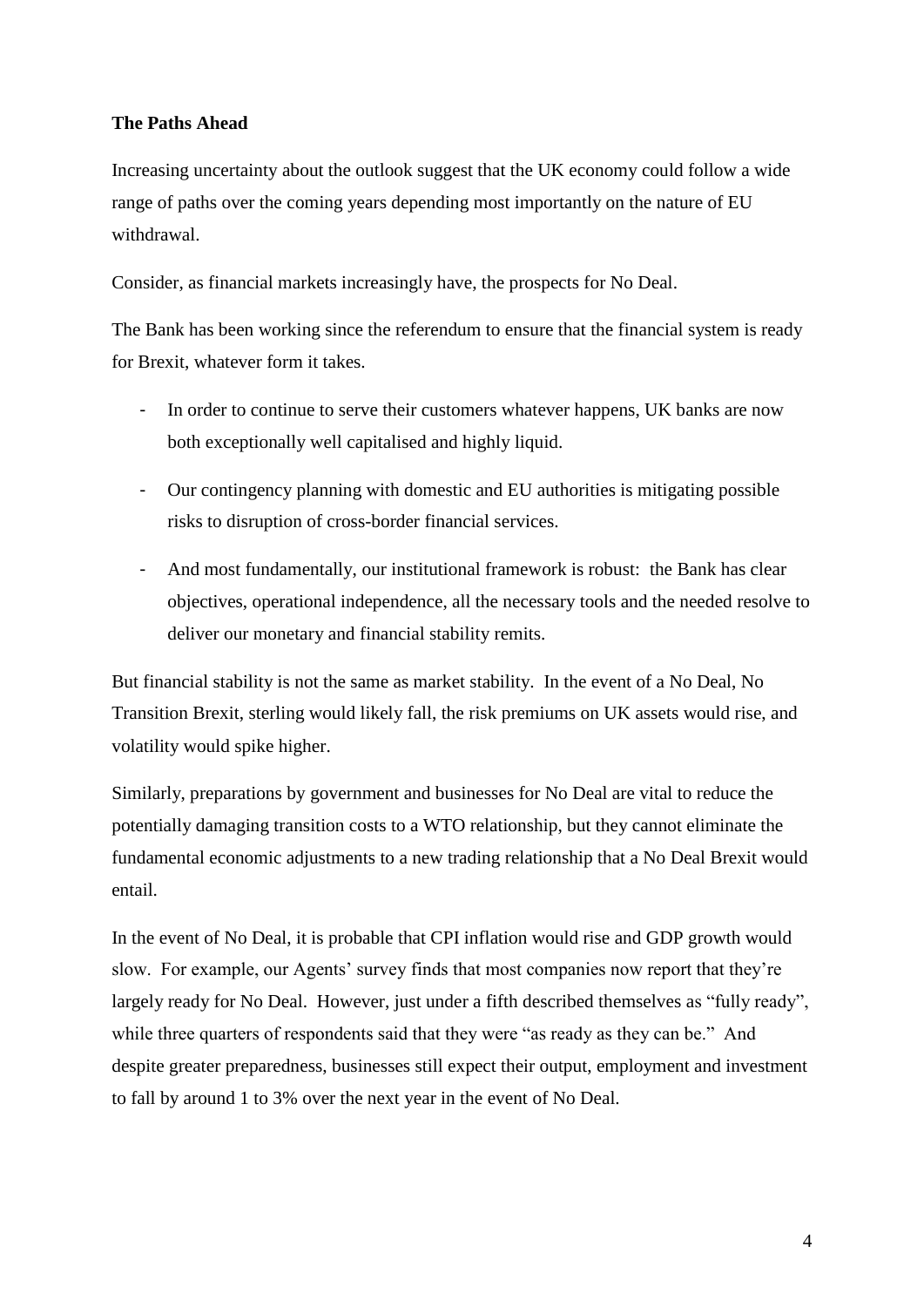When setting policy in the event of No Deal, the Committee's interest rate decision would need to balance the upward pressure on inflation, from the likely fall in sterling and any reduction in supply capacity, with the downward pressure from any reduction in demand.

It is, of course, the Government's intention to achieve an agreement with the EU. As in previous *Reports* and consistent with its general approach to condition forecasts on Government policy, the MPC continues to assume a smooth transition to the average of a range of possible outcomes for the UK's eventual trading relationship with the EU.

In our latest projections, as details of the UK's future trade relationships gradually emerge, business investment recovers and household spending picks up, broadly in line with robust real income growth. Owing to the much easier financial conditions, the acceleration in growth is stronger than in May.

With potential supply growth expected to remain subdued, the pickup in GDP growth results in sharply rising excess demand, which reaches 1¾% of GDP by the end of the forecast period, materially higher than in May.

This pushes up CPI inflation such that it is well above target and still rising at the end of the forecast period.

The MPC's projections are materially affected by the inconsistency between the asset prices on which they are conditioned – which take into account the full range of Brexit outcomes, including the substantial weight market participants place on the possibility of No Deal – and the Committee's assumption of a smooth transition to a Brexit Deal.

If, as assumed, Brexit proceeds smoothly to some form of deal, market interest rates would probably rise and sterling would probably appreciate.

Consistent with the stylised sensitivities in the box in today's Report, the Committee judges that gradual and limited interest rates increases would be appropriate to return inflation sustainably to the 2% target in the case of a transition to a Brexit deal and some recovery in global growth.

At this meeting, the MPC judged that the current stance of monetary policy remains appropriate.

--------------------------------------